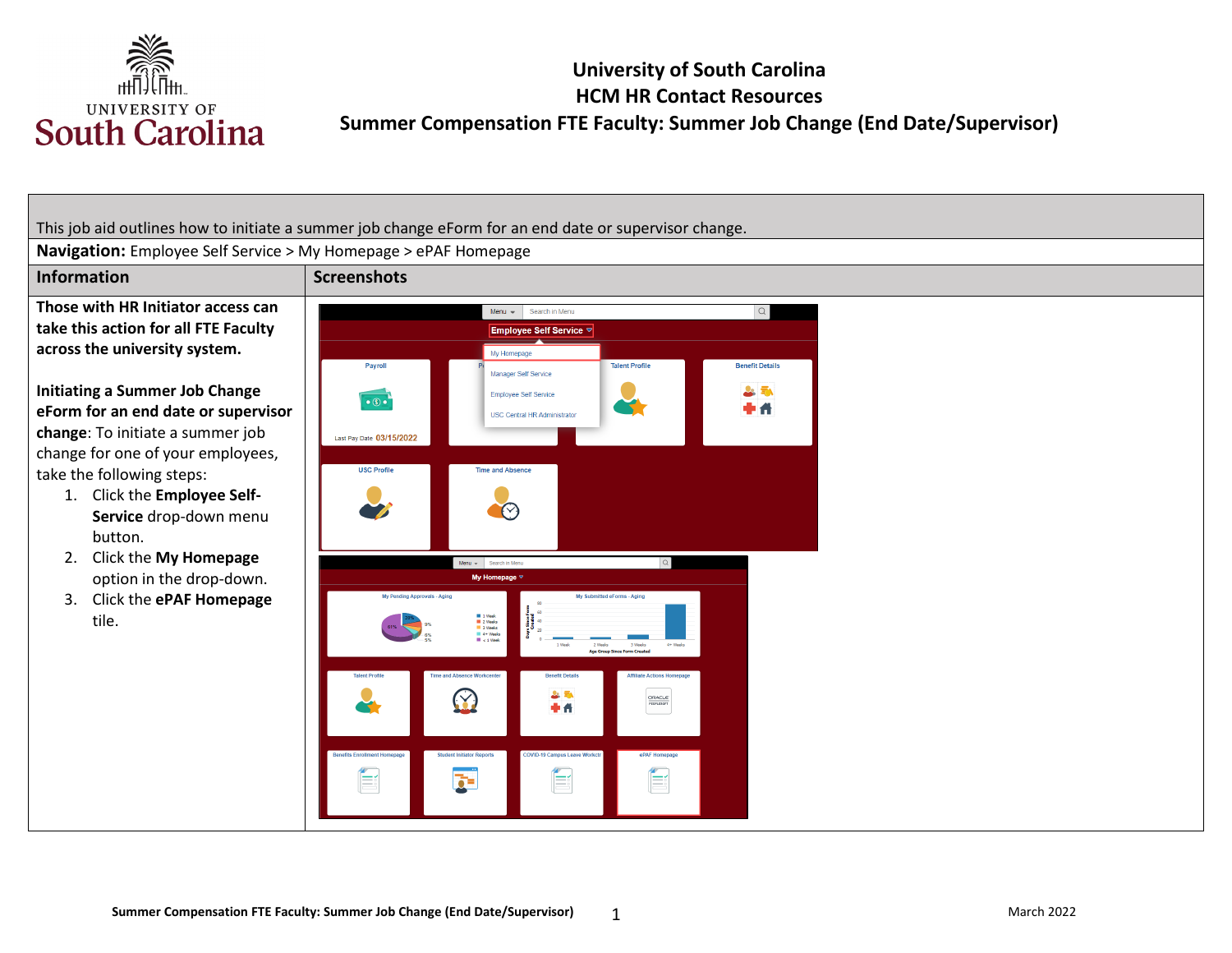

| On the ePAF homepage enter your<br>employee's name or USC ID in the<br>Search for Person field, then click<br>the Search button.<br>The results that appear are referred<br>to as Search Cards. Determine the<br>appropriate Search Card by<br>reviewing the EMPL ID (aka USC ID),<br>EMPL record, Department, EMPL<br>Class, and other data presented.<br>Currently active summer hires will<br>appear with the Job Code of VSUM<br>Summer.<br>On the appropriate active Summer | < My Homepage<br><b>Start a Personnel Action Form</b><br>Search for F22561959<br>Person<br>Just<br>Search In<br>Clear<br><b>Search</b><br>Add a New Person<br><b>Act on Personnel Action Form</b><br><b>Getting Started</b><br><b>7</b> Evaluate an EPAF eForm<br>b Update an ePAF eForm<br><b>1</b> View an ePAF eForm<br>Manage Adjunct TFAC Benefits | Welcome to the University of South Carolina's Electronic Personnel Action Form (EPAF) Center. This is where you will manage HR/Payroll actions for employees.<br>To start a new form, enter a name or employee ID in the Search for Person omnibox, and hit the Search button. Use Just Search In to narrow down your search.<br>When you find the right person, click the down arrow, and choose the action you want to take. You'll be guided into the correct form.<br>Evaluate an ePAF eForm lists any ePAF forms waiting for your approval.<br>Update an ePAF eForm lets you make changes to a form and resubmit.<br>View an ePAF eForm shows you existing forms.<br>Manage Adjunct Faculty Benefits lists active employees enrolled in State insurance benefits.<br>Need help? Click here | <b>EPAF</b>                                                                                                                                                                                                                           |
|----------------------------------------------------------------------------------------------------------------------------------------------------------------------------------------------------------------------------------------------------------------------------------------------------------------------------------------------------------------------------------------------------------------------------------------------------------------------------------|---------------------------------------------------------------------------------------------------------------------------------------------------------------------------------------------------------------------------------------------------------------------------------------------------------------------------------------------------------|-------------------------------------------------------------------------------------------------------------------------------------------------------------------------------------------------------------------------------------------------------------------------------------------------------------------------------------------------------------------------------------------------------------------------------------------------------------------------------------------------------------------------------------------------------------------------------------------------------------------------------------------------------------------------------------------------------------------------------------------------------------------------------------------------|---------------------------------------------------------------------------------------------------------------------------------------------------------------------------------------------------------------------------------------|
| <b>EMPL Record, click the Related</b><br><b>Actions Menu button.</b>                                                                                                                                                                                                                                                                                                                                                                                                             | <b>Current Employee</b><br>$\odot$<br><b>Current Employee</b><br>$\Box$                                                                                                                                                                                                                                                                                 | Empl ID F22561959<br>Empl Record 0<br>Department 911046 SOCIOLOGY<br>Job Code UG74 Assistant Professor<br>Empl ID F22561959<br>Empl Record 1<br>Department 911044 HIST POL SCI & PHIL<br>Job Code VSUM Summer                                                                                                                                                                                                                                                                                                                                                                                                                                                                                                                                                                                   | <b>Business Unit SCAIK USC Aiken</b><br>Job Indicator Primary Job<br>Empl Class FTE Full Time Equivalent<br>Faculty/Staff Faculty<br>Business Unit SCAIK USC Aiken<br>Job Indicator Secondary Job<br>Empl Class TFC Temporary Faculty |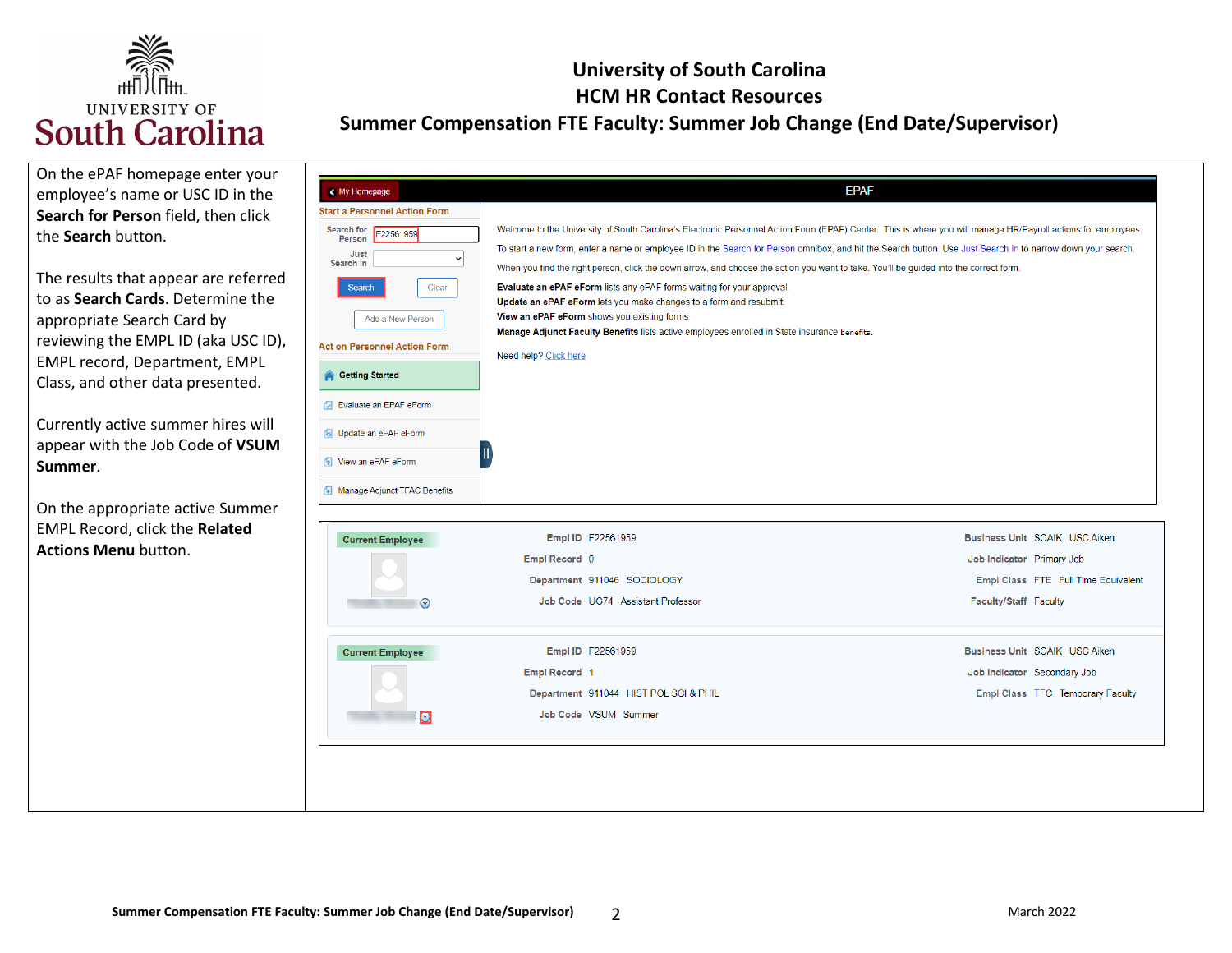

 the actions/eForms which the user has authority to initiate on this The **Related Actions Menu** shows all specific employee's EMPL record.

 used to to make changes to currently The **Summer Job Change eForm** is active FTE faculty summer appointments. Note this option will only appear in the **Related Actions Menu** for FTE Faculty EMPL records with **VSUM Summer** as the Job Code.

 From the Related Actions Menu, click the **Summer Job Change** option.

| <b>Current Employee</b> | Actions<br>$\times$           |                     | <b>Empl ID F22561959</b>            |                           | Business Unit SCAIK USC Aiken       |
|-------------------------|-------------------------------|---------------------|-------------------------------------|---------------------------|-------------------------------------|
|                         | <b>View Personal Data</b>     | Record 0            |                                     | Job Indicator Primary Job |                                     |
| ヘン                      |                               |                     | lartment 911046 SOCIOLOGY           |                           | Empl Class FTE Full Time Equivalent |
| $\odot$                 | View Job Data                 |                     | pb Code UG74 Assistant Professor    | Faculty/Staff Faculty     |                                     |
|                         | Separation/Retirement         |                     |                                     |                           |                                     |
| <b>Current Employee</b> | Leave w/out Pay               |                     | Empl ID F22561959                   |                           | Business Unit SCAIK USC Aiken       |
|                         |                               | Record <sub>1</sub> |                                     |                           | Job Indicator Secondary Job         |
|                         | <b>Account Funding Change</b> |                     | jartment 911044 HIST POL SCI & PHIL |                           | Empl Class TFC Temporary Faculty    |
|                         | Summer Job Change             |                     | bb Code VSUM Summer                 |                           |                                     |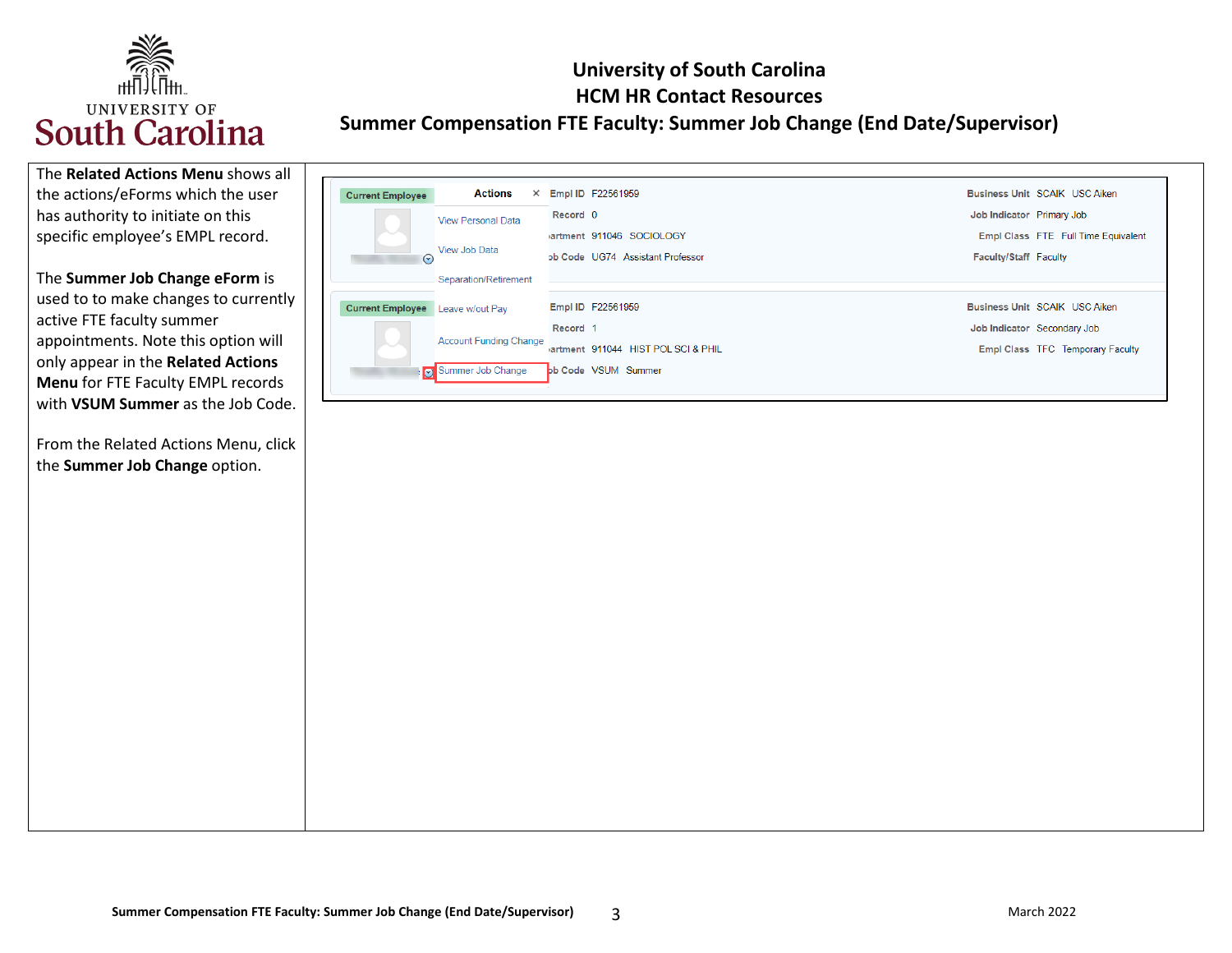

| <b>Completing the Summer Job Change</b>                  |                                                                                   |                     |
|----------------------------------------------------------|-----------------------------------------------------------------------------------|---------------------|
| eForm:                                                   | Summer Job Change : Job Change                                                    | Form ID 396186      |
| Enter the <b>Effective Date</b> of the<br>$\mathbf{1}$ . | Yes<br><b>Highlights Enabled:</b>                                                 | Current Values    4 |
| change.                                                  |                                                                                   |                     |
|                                                          | <b>Personal Data</b>                                                              |                     |
| If changing the End Date for this<br>2.                  | Empl ID F22561959<br>Empl Record 1                                                |                     |
| job, enter the new Expected                              | <b>Employee Name Timothy Mcclure</b>                                              |                     |
| <b>Job End Date.</b>                                     | Primary Comp Rate Code SC9<br>Primary Job Daily Rate 278.800000                   |                     |
|                                                          |                                                                                   |                     |
|                                                          | <b>Effective Dates</b>                                                            |                     |
| Click the Reason Code drop-<br>3.                        | Last Hire Date 05/16/2022<br>"Effective Date 06/01/2022                           |                     |
| down menu button and select                              | Original Expected End Date 07/10/2022<br>*Expected Job End Date 07/30/2022        |                     |
| either Correction: End Date or                           | Action DTA Data Change                                                            |                     |
| <b>Supervisor Change as</b>                              | *Reason                                                                           |                     |
| applicable.                                              | Year<br><b>Compensation Data</b>                                                  |                     |
|                                                          | <b>Correction:End Date</b><br><b>Supervisor Change</b><br><b>Job Data Changes</b> |                     |
| Summer Job Change Reasons listed                         |                                                                                   |                     |
| below. eForms can only have one                          |                                                                                   |                     |
| Reason selected.                                         |                                                                                   |                     |
| Compensation Data - the salary needs                     |                                                                                   |                     |
| to increase or decrease.                                 |                                                                                   |                     |
|                                                          |                                                                                   |                     |
| Correction End Date - the job end-date                   |                                                                                   |                     |
| has changed and needs to extend or end                   |                                                                                   |                     |
| earlier than initially submitted.                        |                                                                                   |                     |
| If the new end-date is greater than<br>٠                 |                                                                                   |                     |
| 4 weeks from the current date,                           |                                                                                   |                     |
| initiators should utilize the                            |                                                                                   |                     |
| <b>Summer Job Change eForm to</b>                        |                                                                                   |                     |
| change the end-date. This helps                          |                                                                                   |                     |
| avoid mid-stack errors. Utilize the                      |                                                                                   |                     |
| <b>Status Change eForm if the new</b>                    |                                                                                   |                     |
| end-date is less than one month                          |                                                                                   |                     |
| from the current date.                                   |                                                                                   |                     |
| Supervisor Change - the supervisor                       |                                                                                   |                     |
| of record needs to be changed.                           |                                                                                   |                     |
|                                                          |                                                                                   |                     |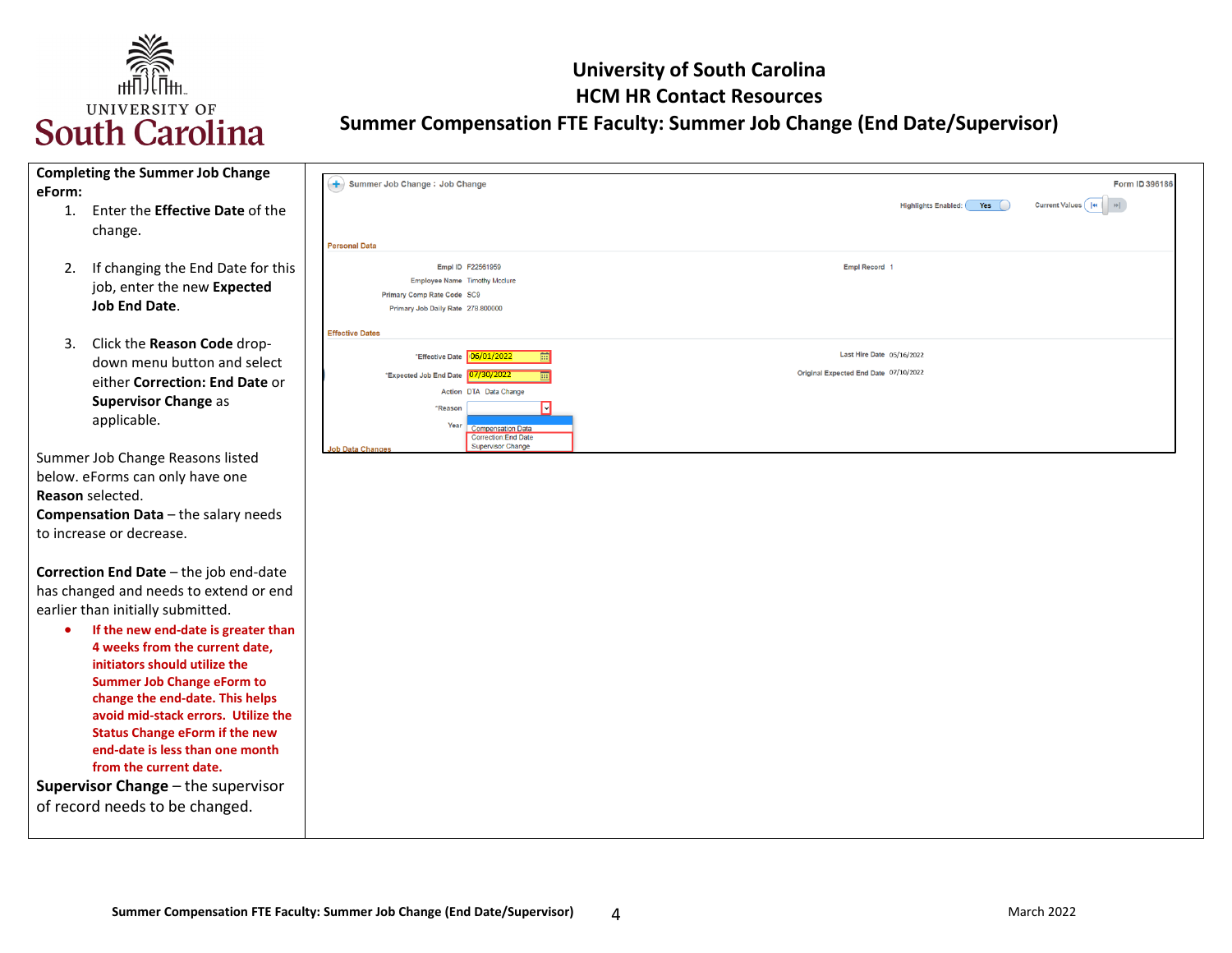

| 4. If changing the supervisor, |                                           |                                                      |                 |                         |                                      |                                       |                     |                    |                                    |       |
|--------------------------------|-------------------------------------------|------------------------------------------------------|-----------------|-------------------------|--------------------------------------|---------------------------------------|---------------------|--------------------|------------------------------------|-------|
| enter the new supervisor's     | <b>Job Data Changes</b>                   |                                                      |                 |                         |                                      |                                       |                     |                    |                                    |       |
|                                |                                           | Business Unit SCAIK USC Aiken                        |                 |                         |                                      | Department 911044 HIST POL SCI & PHIL |                     |                    |                                    |       |
| <b>Supervisor ID.</b>          |                                           | Location Code 910 Science Building                   |                 |                         |                                      | *Supervisor ID 401099961              | $\alpha$            |                    |                                    |       |
|                                |                                           | "Compensation Rate 15500.000000                      |                 |                         |                                      |                                       |                     |                    |                                    |       |
|                                |                                           | Comp Rate Code SUMRES Summer Research Contract       |                 |                         |                                      | Pay Group SRC SUMMER RESEARCH CURRENT |                     |                    |                                    |       |
|                                |                                           | Base salary 54366.00                                 |                 |                         |                                      |                                       |                     |                    |                                    |       |
|                                | <b>Research/Extra Compensation (ECOM)</b> |                                                      |                 |                         |                                      |                                       |                     |                    |                                    |       |
|                                |                                           |                                                      |                 |                         |                                      |                                       |                     |                    |                                    |       |
|                                |                                           | ECOM Hours/Day 4.00<br>Standard Hours 20.00          |                 |                         |                                      | ECOM # of Days 95.00                  |                     |                    |                                    |       |
|                                |                                           | Daily Rate 278.800000                                |                 |                         |                                      | Hourly Rate 34.850000                 |                     |                    |                                    |       |
|                                |                                           | Compensation Limit (33% of Base Salary) 18402.891000 |                 |                         |                                      |                                       |                     |                    |                                    |       |
|                                |                                           |                                                      |                 |                         |                                      |                                       |                     |                    |                                    |       |
|                                | Other Summer Jobs and Compensation        |                                                      |                 |                         |                                      |                                       |                     |                    |                                    |       |
|                                |                                           |                                                      |                 |                         |                                      |                                       |                     |                    |                                    | 1 row |
|                                | <b>Effective Date ©</b>                   | <b>Expected Job End Date C</b>                       | Year $\diamond$ | Empl Record $\diamond$  | Compensation Rate © Comp Rate Code © | Summer Session Code $\Diamond$        | Course # $\Diamond$ | Form ID $\Diamond$ | Form Status/Empl Status $\diamond$ |       |
|                                |                                           |                                                      |                 | $\overline{\mathbf{0}}$ | 0.000000                             |                                       |                     |                    |                                    |       |
|                                |                                           |                                                      |                 |                         |                                      |                                       |                     |                    |                                    |       |
|                                | <b>Total Compensation</b>                 |                                                      |                 |                         |                                      |                                       |                     |                    |                                    |       |
|                                |                                           | Summer Total Compensation 15500.00                   |                 |                         |                                      |                                       |                     |                    |                                    |       |
|                                |                                           |                                                      |                 |                         |                                      |                                       |                     |                    |                                    |       |
|                                | Research/Extra Compensation (ECOM)        |                                                      |                 |                         |                                      |                                       |                     |                    |                                    |       |
|                                |                                           |                                                      |                 |                         |                                      |                                       |                     |                    |                                    |       |
|                                |                                           | ECOM Hours/Day 4.00<br>Standard Hours 20.00          |                 |                         |                                      | ECOM # of Days 95.00                  |                     |                    |                                    |       |
|                                |                                           | Daily Rate 278.800000                                |                 |                         |                                      | Hourly Rate 34.850000                 |                     |                    |                                    |       |
|                                |                                           | Compensation Limit (33% of Base Salary) 18402.891000 |                 |                         |                                      |                                       |                     |                    |                                    |       |
|                                |                                           |                                                      |                 |                         |                                      |                                       |                     |                    |                                    |       |
|                                | <b>Other Summer Jobs and Compensation</b> |                                                      |                 |                         |                                      |                                       |                     |                    |                                    |       |
|                                |                                           |                                                      |                 |                         |                                      |                                       |                     |                    |                                    | 1 row |
|                                | <b>Effective Date C</b>                   | <b>Expected Job End Date C</b>                       | Year $\diamond$ | Empl Record ©           | Compensation Rate © Comp Rate Code © | <b>Summer Session Code ©</b>          | Course # $\Diamond$ | Form ID $\circ$    | Form Status/Empl Status C          |       |
|                                | $\mathbf{1}$                              |                                                      |                 | $\bullet$               | 0.000000                             |                                       |                     |                    |                                    |       |
|                                |                                           |                                                      |                 |                         |                                      |                                       |                     |                    |                                    |       |
|                                | <b>Total Compensation</b>                 |                                                      |                 |                         |                                      |                                       |                     |                    |                                    |       |
|                                |                                           | Summer Total Compensation 15500.00                   |                 |                         |                                      |                                       |                     |                    |                                    |       |
|                                |                                           |                                                      |                 |                         |                                      |                                       |                     |                    |                                    |       |
|                                | ▶ Comments                                |                                                      |                 |                         |                                      |                                       |                     |                    |                                    |       |
|                                | Save<br>Search                            | Submit                                               |                 |                         |                                      |                                       |                     |                    |                                    |       |
|                                |                                           |                                                      |                 |                         |                                      |                                       |                     |                    |                                    |       |
|                                |                                           |                                                      |                 |                         |                                      |                                       |                     |                    |                                    |       |
|                                |                                           |                                                      |                 |                         |                                      |                                       |                     |                    |                                    |       |
|                                |                                           |                                                      |                 |                         |                                      |                                       |                     |                    |                                    |       |
|                                |                                           |                                                      |                 |                         |                                      |                                       |                     |                    |                                    |       |